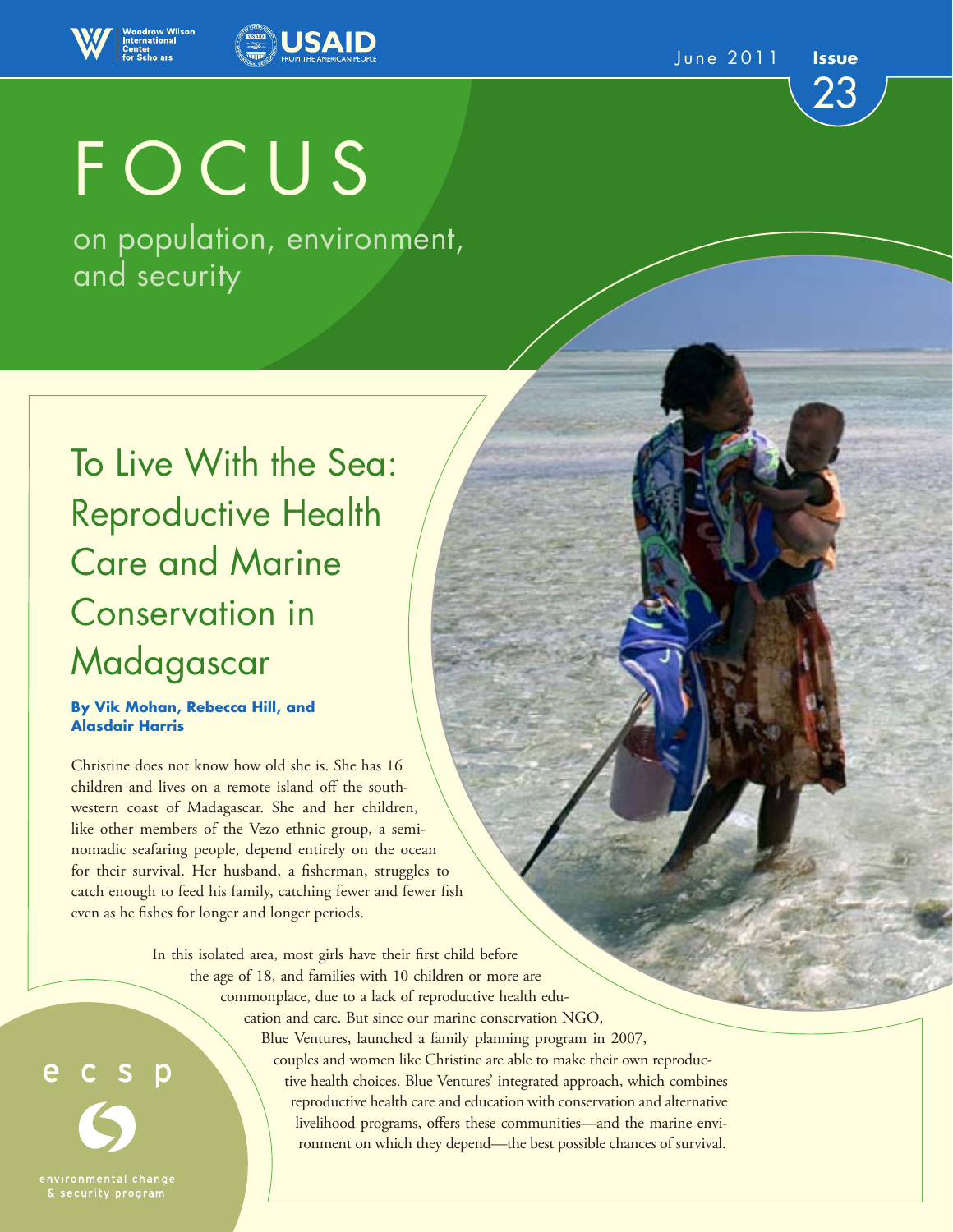### **Madagascar, Biodiversity Under Threat**

Madagascar, the fourth largest island in the world, is among the "hottest of the hot" global biodiversity hotspots, home to 5 percent of global biodiversity and exceptional concentrations of endemic species, including 10,000 plant species, 316 reptile species, 109 bird species, and 71 primate species (Kaufmann, 2006). This unique island of biodiversity is gravely threatened by a devastating loss of habitat, as only 10 percent of the country's original vegetation remains (Myers et al., 2000).

One of the key drivers of habitat loss and degradation around the world is the rapid expansion of human settlements and activity due to population growth and development (Gehrt, 1996; McKee et al., 2004; Cincotta & Gorenf o, 2011). Madagascar, a Least Developed Country, has one of the world's fastest growing populations, with an average fertility rate of almost 5 births per woman and nearly half of the country's population currently under 15 years of age (INSTAT & ICF Macro, 2010). Only 29 percent of married women have access to modern contraception, despite the exis-

Blue Ventures' clinical technician monitors a patient's heart rate (Photo: ©Matthew Erdman).



tence (until recently) of a major government drive to promote universal access to family planning, and widespread acknowledgement of the effect of human demographic trends on the environment and economic development.

### **Southwestern Madagascar's Coral Reefs**

Southern Madagascar is home to one of the largest coral reef systems in the Indian Ocean, stretching for almost 500 km along the remote southwest coast, which fringes the arid spiny forest found further inland. Although Madagascar is perhaps most famous for its terrestrial biodiversity, the coral reefs host a great variety of aquatic species, and the marine environment supports mangrove forests, seagrass meadows, and vast offshore coral islands.

The entire Vezo ethnic group, who live along this coast, depend upon the ocean and its resources for their personal consumption, trade, and transportation. One species dominates the local economy: octopus. Ten years ago, fishing for octopus was a largely subsistence activity, with additional catch dried for sale to local markets. However, the arrival of export markets in 2002 brought about a rapid shift in local fisheries, rapidly increasing the price paid for octopus, which could for the first time be exported on ice by a network of regional collectors. This new market has resulted in a dramatic surge in fishing throughout the region, engendering widespread concern about the sustainability of the region's only cash crop.

Due to its remoteness and prior lack of health services, reliable health statistics for the region are sparse. Before 2007, couples had little or no access to contraceptive services or to sexual and reproductive health education; Blue Ventures staff found the availability of condoms, awareness of sexual and reproductive health, and use of contraception very low. According to Blue Ventures data, this lack of knowledge and services spurred higher population growth in the region than in the country as a whole. This demographic trend poses a severe threat to the sustainability of the area's extensive coral reefs and other marine habitats, and threatens to undermine ongoing conservation efforts.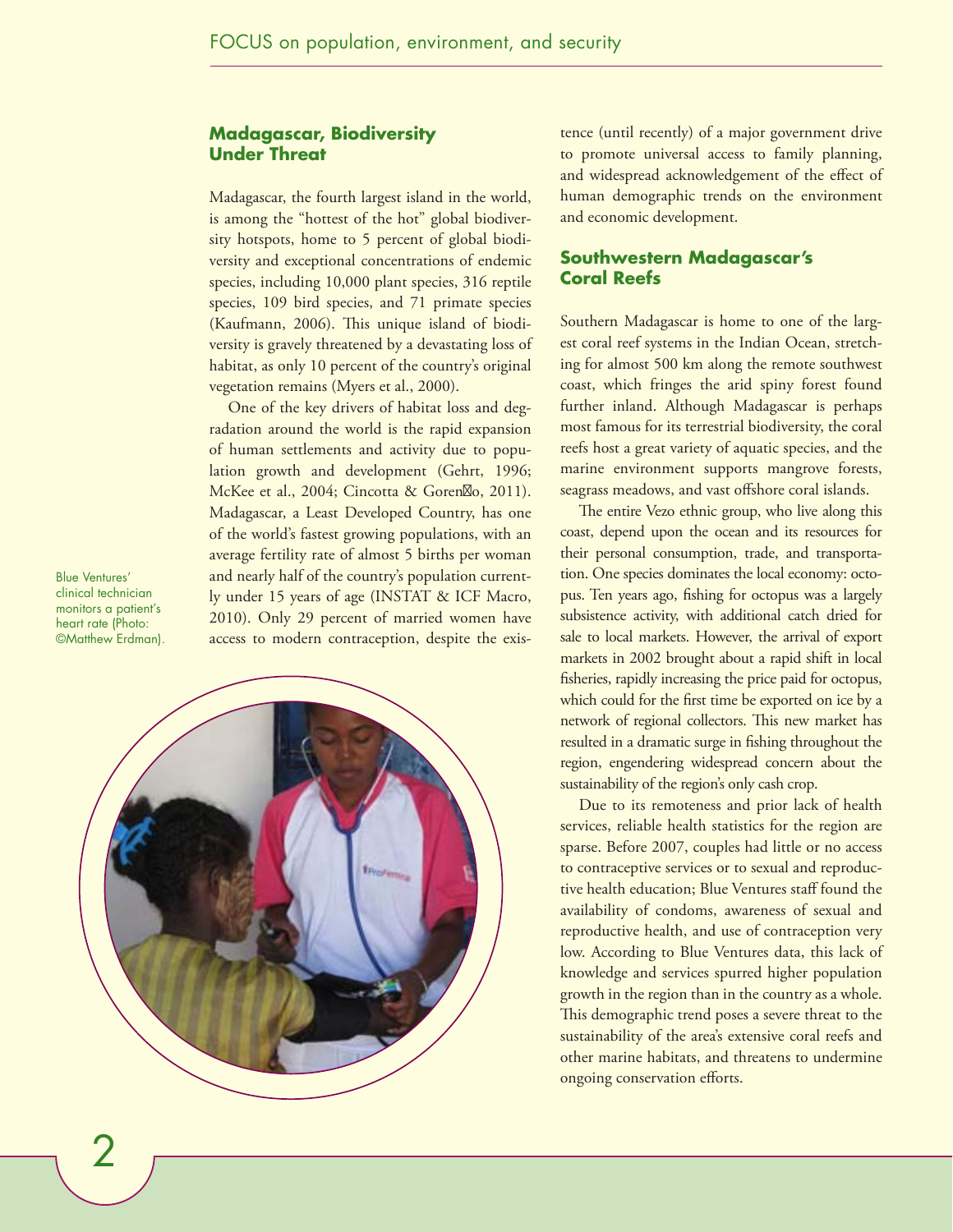

## FOCUS Online **www.wilsoncenter.org/ecspfocus**

- Blue Ventures' Matthew Erdman spoke at the Woodrow Wilson Center in March 2011 about integrating population, health, and environment (PHE) programs in Madagascar, along with Lisa Gaylord of Wildlife Conservation Society and Kristen Patterson of The Nature Conservancy. Video, summary, and powerpoint: **http://www.wilsoncenter.org/index.cfm?topic\_id=1413&fuseaction=topics. event\_summary&event\_id=679789**
- Blue Ventures' online video library includes an overview of its integrated approach to family planning and conservation, narrated by author Rebecca Hill: **http://blueventures.org/gallery/videos.html**
- "Paradise Lost? Lessons From 25 Years of USAID Environment Programs in Madagascar," a 2010 report by Karen Freudenberger, reviews the country's progress and challenges in environmental policy, protected areas, and sustainable economic growth, but finds that "time is running out for the prized biodiversity Madagascar holds in its charge": **http://www.usaid.gov/locations/sub-saharan\_africa/countries/ madagascar/paradise\_lost\_25years\_env\_programs.pdf**
- "An Assessment of USAID's Population and Environment Projects and Programming Options," a 2007 report by John Pielemeier, Lori Hunter, and Robert Layng, evaluates the benefits and challenges of integrated PHE projects in Madagascar and the Philippines**: http://pdf.usaid.gov/pdf\_docs/PDACL432.pdf**
- Learn more about volunteering for a Blue Ventures expedition to Madagascar: **http://blueventures.org/expeditions/madagascar-expeditions.html**

Pirogues in the village of Andavadoaka (Photo: ©Garth Cripps)



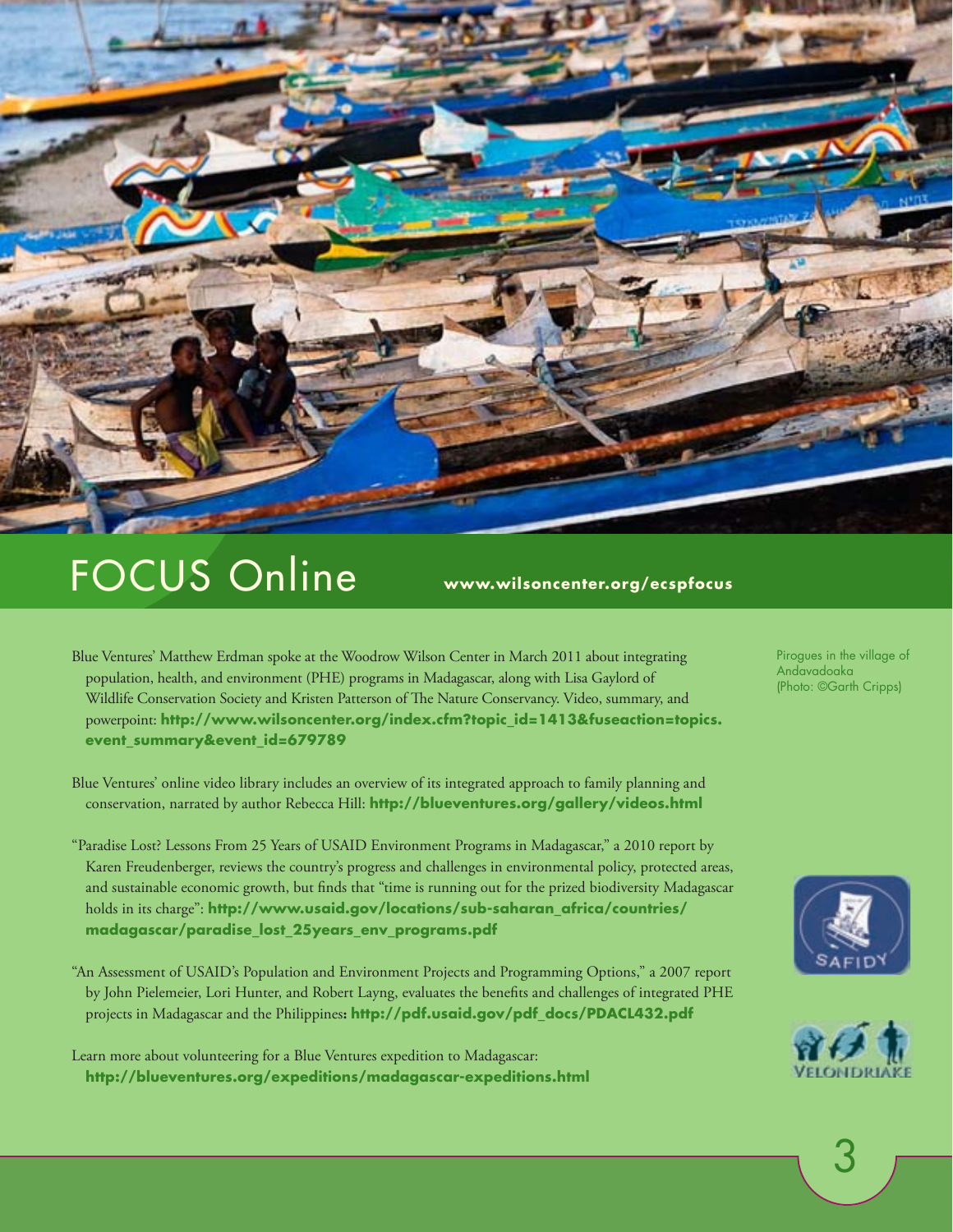

Map of the Velondriake region, indicating primary and satellite clinic sites

4

### **Learning To Live With the Sea**

Blue Ventures works with coastal communities to protect the threatened marine environments upon which they depend and promote the sustainable use of vulnerable marine and coastal resources. Our efforts led to the development of Velondriake, the largest locally managed marine area in the Indian Ocean. Meaning literally "to live with the sea," Velondriake encompasses 24 villages along over 40 km of coastline, with a population of more than 8,000 Vezo people.

This participatory marine management area restricts destructive fishing practices and includes both temporary and permanent reserves (see box on page 7). Local communities take responsibility for overall supervision and ensuring compliance. Community development initiatives provide socially and economically viable alternatives to fishing, including ecotourism and community-based aquaculture farms, where seaweed and sea cucumbers are grown for international export.

### **Safidy: Freedom to Choose**

In 2007, in response to requests from its partner communities, Blue Ventures launched a sexual and reproductive health service to meet the region's huge unmet need, beginning in the village of Andavadoaka in the geographical center of Velondriake.

The region's first family planning clinic offers sexual and reproductive health education and counselling, two types of oral contraceptive pills, a threemonth contraceptive injection, and condoms. By 2009, the program expanded to encompass all of the 24 villages within the Velondriake region, enabled by a rolling program of satellite clinics and the establishment of two more fixed-site clinics to the north and south of Andavadoaka. Through a close collaboration with Marie Stopes Madagascar, Blue Ventures began offering long-acting and permanent methods of contraception in September 2009, while a recently launched program, in partnership with Population Services International, trains community members to dispense contraceptive methods and deliver basic sexual health messages through a community-based distribution program.

From the outset, Blue Ventures used innovative and entertaining approaches to deliver important messages about sexual and reproductive health, most notably community theater and sporting events. For example, a recent football tournament—dubbed "FISAbol"—provided an excellent opportunity to draw crowds, particularly men, to learn about sexual health. Tailoring interventions to specific gender and demographic groups within the community, and using a broad range of methods, such as focus groups, personal testimonies, and peer education, have all been key to our success.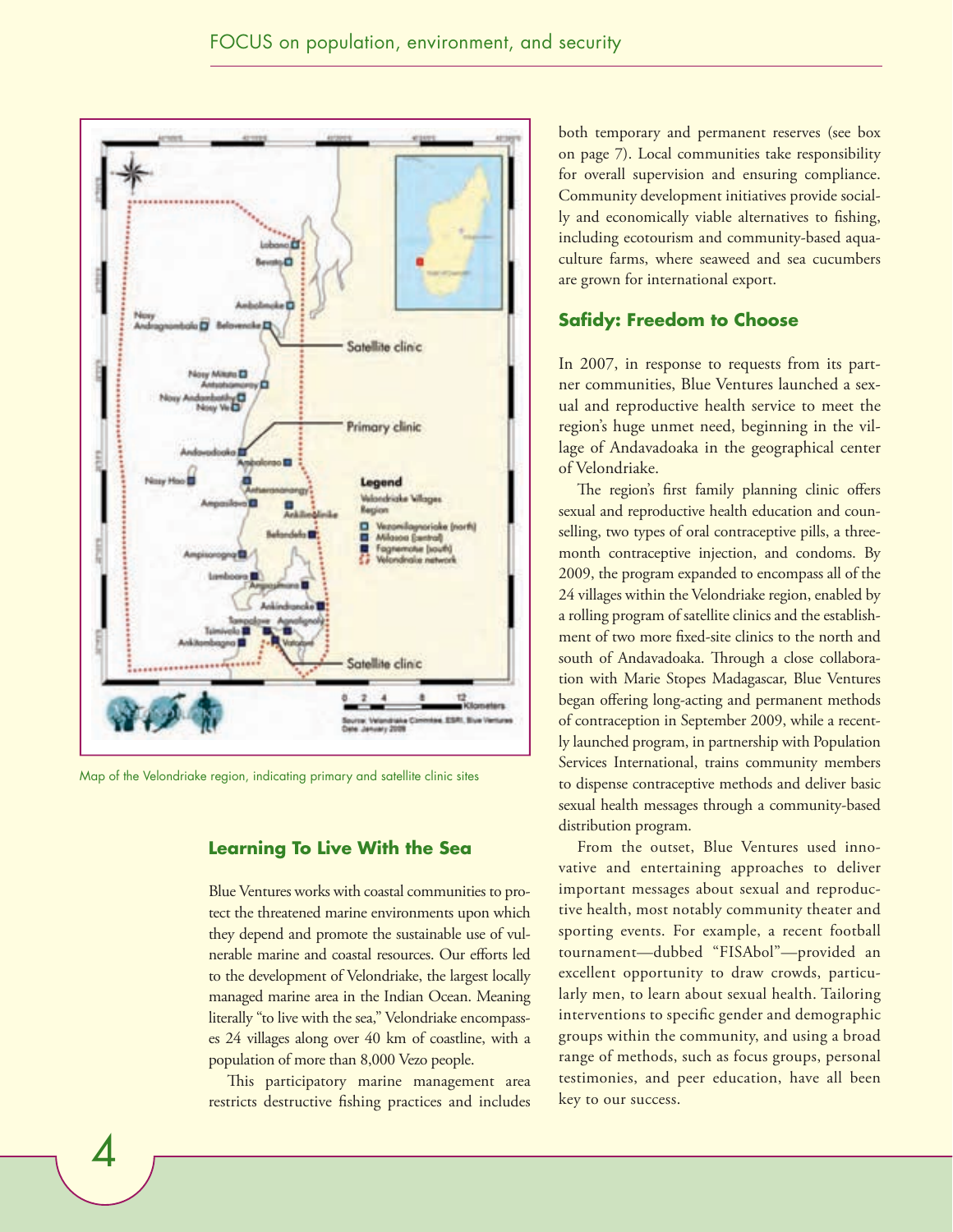Today, the program, dubbed "Safidy" ("freedom to choose"), reaches all of the communities within the Velondriake region. It continues to employ fun and novel outreach approaches, ranging from promotional calendars and leaf ets to branded T-shirts and beauty pageants—and even a sailboat that travels to satellite clinics with our mascot "Captain Kapoty" (Captain Condom) emblazoned on its sail.

### **Family Planning Success**

On opening day at the first family planning clinic in Andavadoaka, 60 women sought contraception—a remarkable turnout from a village of just 1,200 people, especially given the lack of advertising. A similar story unfolded everywhere a new clinic opened, demonstrating the overwhelming demand for sexual and reproductive health services in the region. Client consultations have increased from a first year total of 226 to 1,216 just two years later. This rapid uptake and replication, and the pace at which the services have been integrated into our conservation work, is due to the strong existing relationships between the staff and members of the coastal communities, as well as Blue Ventures' existing capacity and infrastructure.

The community education program has helped raise awareness about issues relating to sexual and reproductive health, including the benefits of using contraception and the risks of HIV/AIDS, with a corresponding change in behavior. In an unpublished 2009 community survey conducted by Blue Ventures, 85.5 percent of those surveyed in Andavadoaka correctly identified condom use as an HIV/AIDS prevention method, compared to only 59.2 percent of a similar population that had not been exposed to our community education program. Men from Andavadoaka also reported using condoms significantly more often than men from the outlying villages.

The last three years have witnessed a dramatic increase in the use of contraception in Velondriake. According to our survey, the proportion of women of reproductive age in Andavadoaka using some form of contraception rose from 9.4 percent to 36.3 percent from 2007–2009. As a result of this remarkable increase in contraception use, the birth

### About the Authors

**Dr. Vik Mohan** is a practicing doctor with an interest in reproductive health and a passion for marine conservation. On his first visit to Madagascar as Blue Ventures' medical officer in 2005, he was impressed by the excellent marine conservation work but struck by the total lack of access to health care, and reproductive health care in particular. Since opening the region's first family planning clinic in 2007, he has overseen the development of a comprehensive sexual and reproductive health care and health education program for the Velondriake region.

**Rebecca Hill** is currently attending the London School of Hygiene and Tropical Medicine and serves as Blue Ventures' public health advisor. Having initiated the first educational program in the Velondriake region, she became project manager of Blue Ventures' PHE program after winning the Vodafone World of Difference Programme in January 2010.

**Alasdair Harris** established Blue Ventures' first coral reef initiative in the region in 2003. He is a member of the World Commission on Protected Areas, recipient of the 2010 IUCN World Conservation Union's Young Conservationist Award, winner of the 2009 Condé Nast Environment Award, an Ashoka Fellow, and an ambassador of Australia's penguins.

*The authors would like to thank the project staff, all volunteers, and fundraisers, with special thanks to Maggie Flanagan and Tracy Ware.*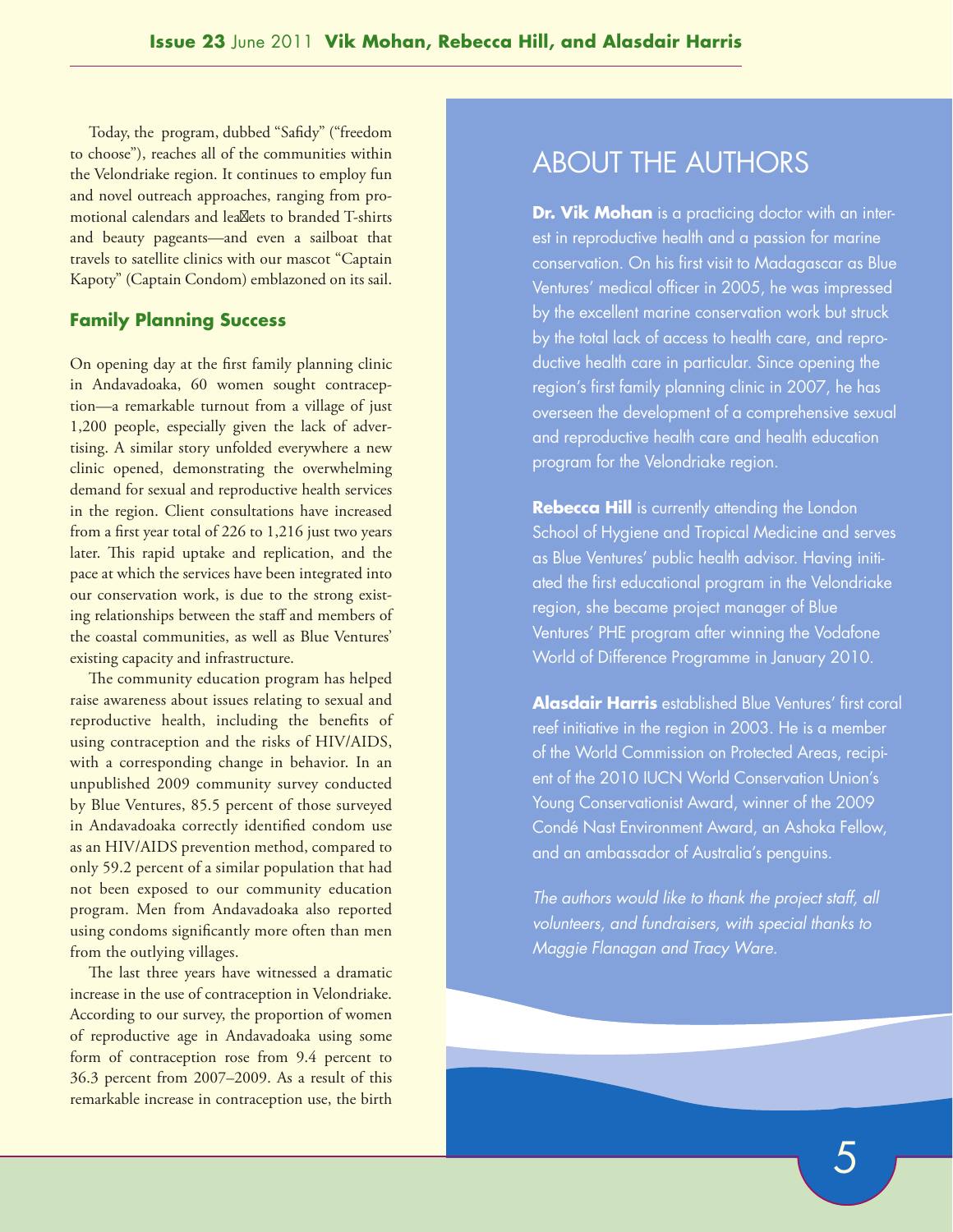"Marine resources are running out. If we keep giving birth so frequently, there won't be any food left for us and we'll suffer. Using family planning allows us to limit our births so that doesn't happen."

—Maso, 32

rate in Andavadoaka is much lower than the rest of the Velondriake region, with 127 live births per 1,000 females aged 15-49, compared with 268 for the region as a whole. Preliminary analysis of unpublished 2010 data suggests that the proportion of women using contraception is now even higher, and has reached these high levels throughout the Velondriake region.

### **Benefits of an Integrated Approach**

By integrating family planning into more conventional biodiversity conservation activities, Blue Ventures is able to enjoy economies of scale, share resources and opportunities, and create synergies that we believe will enable more effective achievement of both health and conservation outcomes, as reported by similar projects (Castro & D'Agnes, 2008; D'Agnes et al., 2010). We have benefitted from the guidance of Marie Stopes and Population Services International in developing our family planning services, and will continue to build on this strong foundation.

These synergies also include reaching wider audiences and securing greater community support for both conservation and health. For example, engaging men in family planning and women in natural resource management is challenging

for many stand-alone projects. However, by combining sexual and reproductive health and environmental education, Blue Ventures has garnered greater acceptance and engagement by both men and women, as have other integrated projects (Pielemeier, 2007; Pielemeier et al., 2007). In addition, we leveraged the strong relationships and trust developed through our existing conservation work to ease the way for rolling out the reproductive health program.

Through the sharing of resources and opportunities between our projects and partners, conservationists and communities alike are able to develop a clearer understanding of the linkages between reproductive health, population growth, resources use, food security, and marine conservation. Integrated population, health, and environment (PHE) messages help communities recognize the important links between these different components, enabling them to base decisions on an understanding of how population growth affects their livelihoods or how their environment impacts their health. By having a greater choice about the size and timing of their families, we hope individuals will develop a greater sense of control and empowerment about their use of natural resources, as well.

### **Challenges and Next Steps**

The geographical isolation of Velondriake, with poor communication systems and no public transportation, has proved the biggest challenge to implementation. There are no paved roads in the region; most of the villages and all of the offshore islands are only accessible by sailing canoe, and travel is therefore at the mercy of the winds and seas. Mobile telephone communication only reaches a handful of villages.

To help overcome the challenges of serving this isolated area, Blue Ventures is improving access to long-acting methods of contraception, which require less medical supervision than shorteracting methods, as well as implementing a community-based distribution system. In addition, as the region's cell phone coverage improves, we are exploring the use of mobile phones to support the community-based distributors.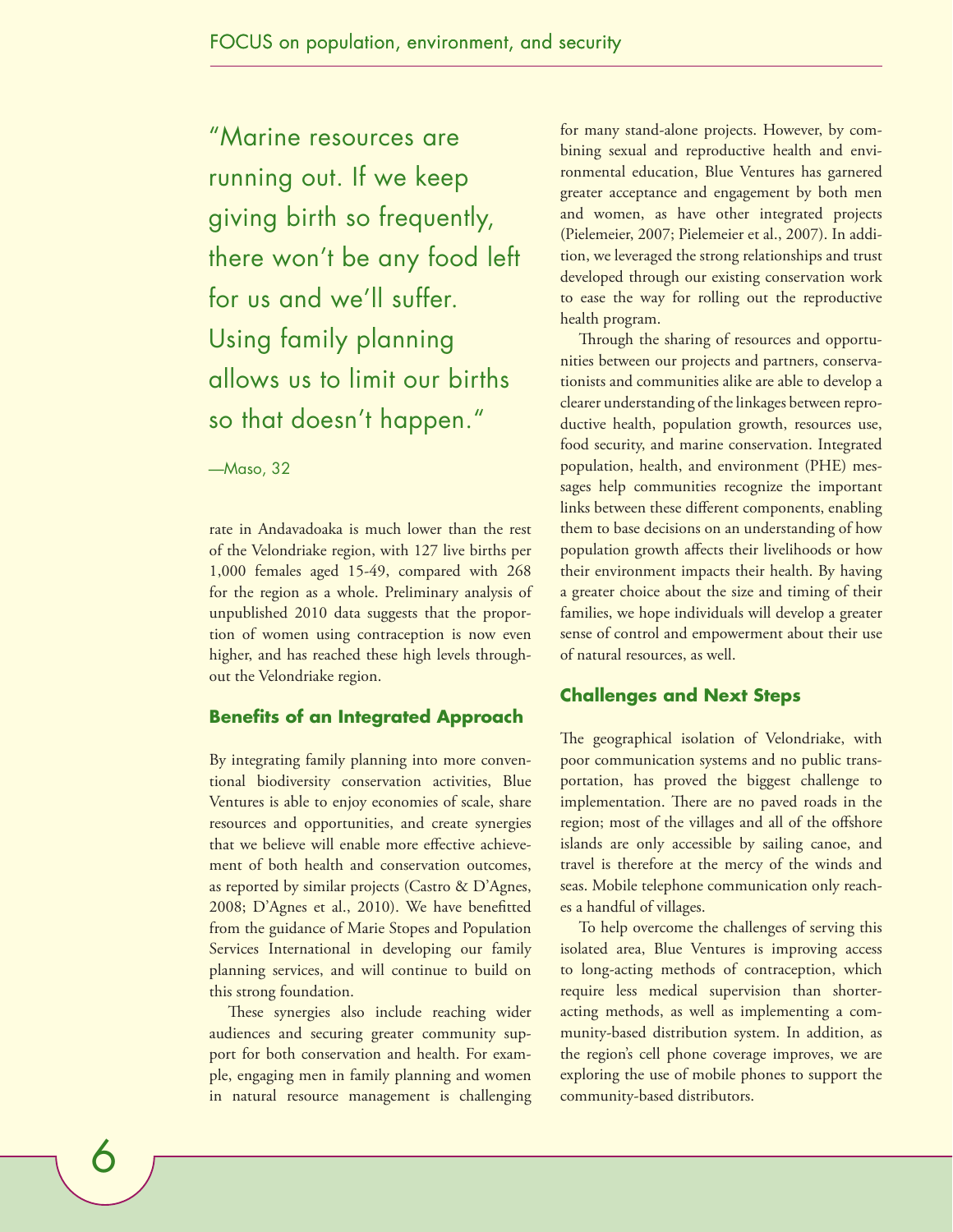

### Octopus Reserves: A Novel Approach

To maintain sustainable levels of the region's cash crop, in 2004 Blue Ventures suggested that octopus stocks might respond favorably to short-term closures (between 2-7 months) of specific fishing sites. The first pilot "reserve" in Andavadoaka produced a demonstrable increase in octopus size and numbers, leading neighboring communities to adopt this approach for their own reefs. The government of Madagascar used the results to create new national fisheries legislation for the species, and over the last seven years the model has been used at over 100 short-term reserves. Fisheries monitoring and stock assessments indicate clear biological, economic, and social benefits from this novel approach to community-based fisheries management.

Octopus fishers bring in their catch (Photo: ©Blue Ventures).

7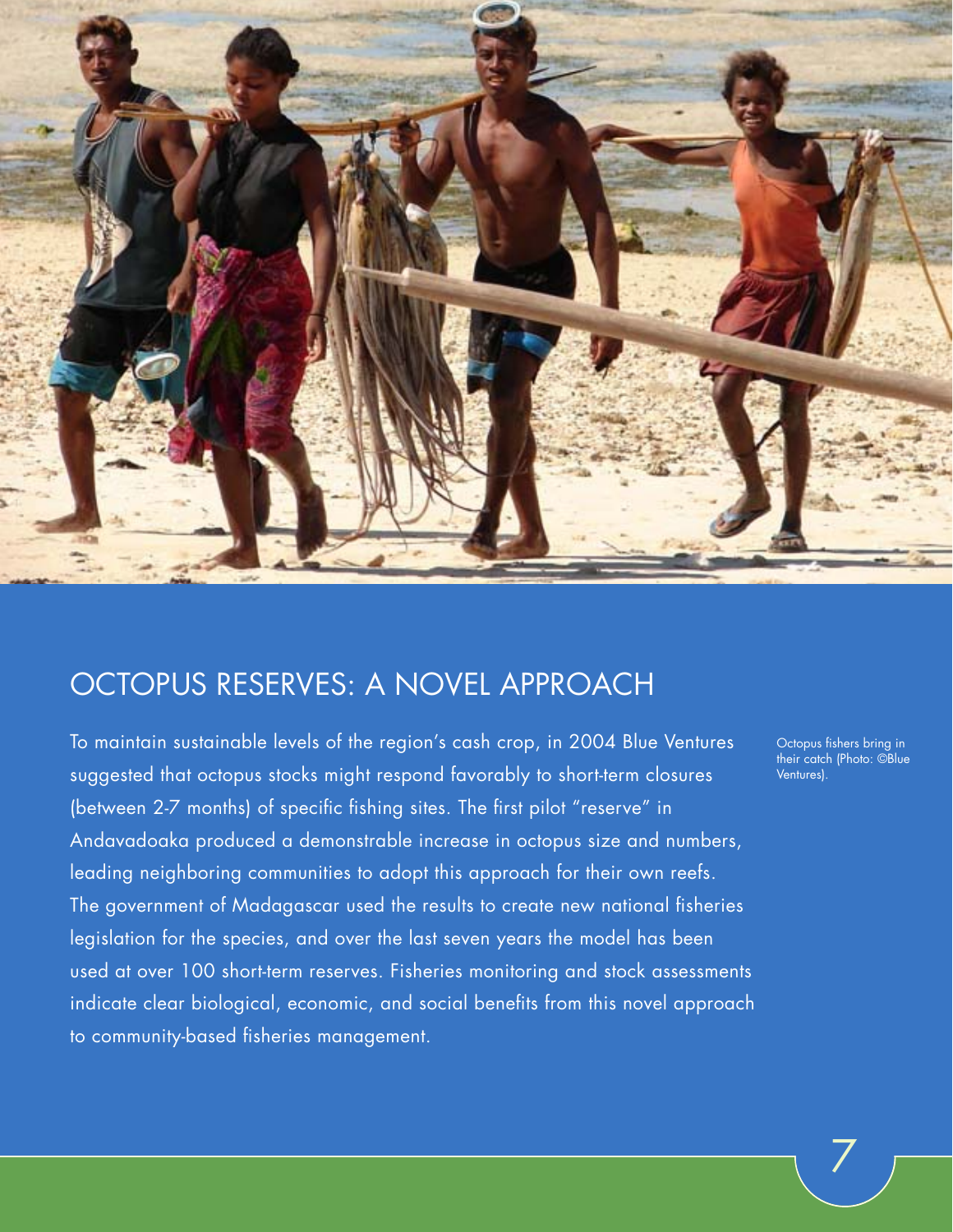

Photo: ©Garth Cripps Another challenge is the communities' low level of awareness about sexual and reproductive health, and even basic biology. For example, most people in the region had never seen a condom before. Very quickly, fishermen figured out that condoms could be an excellent waterproof cover for f ashlights, enabling night-fishing for squid and sea cucumbers and threatening to undermine ongoing marine conservation efforts. In response, project staff conducted demonstrations to encourage appropriate condom use.

> Madagascar's 2009 military-backed coup and ongoing political unrest have also posed major challenges, disrupting transportation and supply chains, requiring personnel to leave the country, and undermining the financial security of the project. Thanks to dedicated, hardworking, and resourceful project staff and partners, both in Madagascar and beyond, Blue Ventures has managed to weather this political storm, which has engendered real resilience within the organization.

> Today, Blue Ventures enjoys financial security, thanks to a grant from the United Nations

Population Fund. Initially, the project relied upon the goodwill of conservation staff and the efforts of a network of volunteers. Thanks to their generosity, the project was launched at much lower cost than comparable, stand-alone health interventions.

Blue Ventures is scaling up its successful program by expanding both the geographical area covered and the services provided. A new threeyear grant from the MacArthur Foundation supports the introduction of maternal and child health services to the Velondriake region, while the U.S. Agency for International Development will provide funding to expand current services to 28 additional villages along the coast and inland into Mikea National Park. USAID is also funding Blue Ventures to bring WASH (water, sanitation, and hygiene) products and services to these communities. An additional small grant from the United Nations Population Fund will enable us to develop the capacity and expertise to scale up this work even further.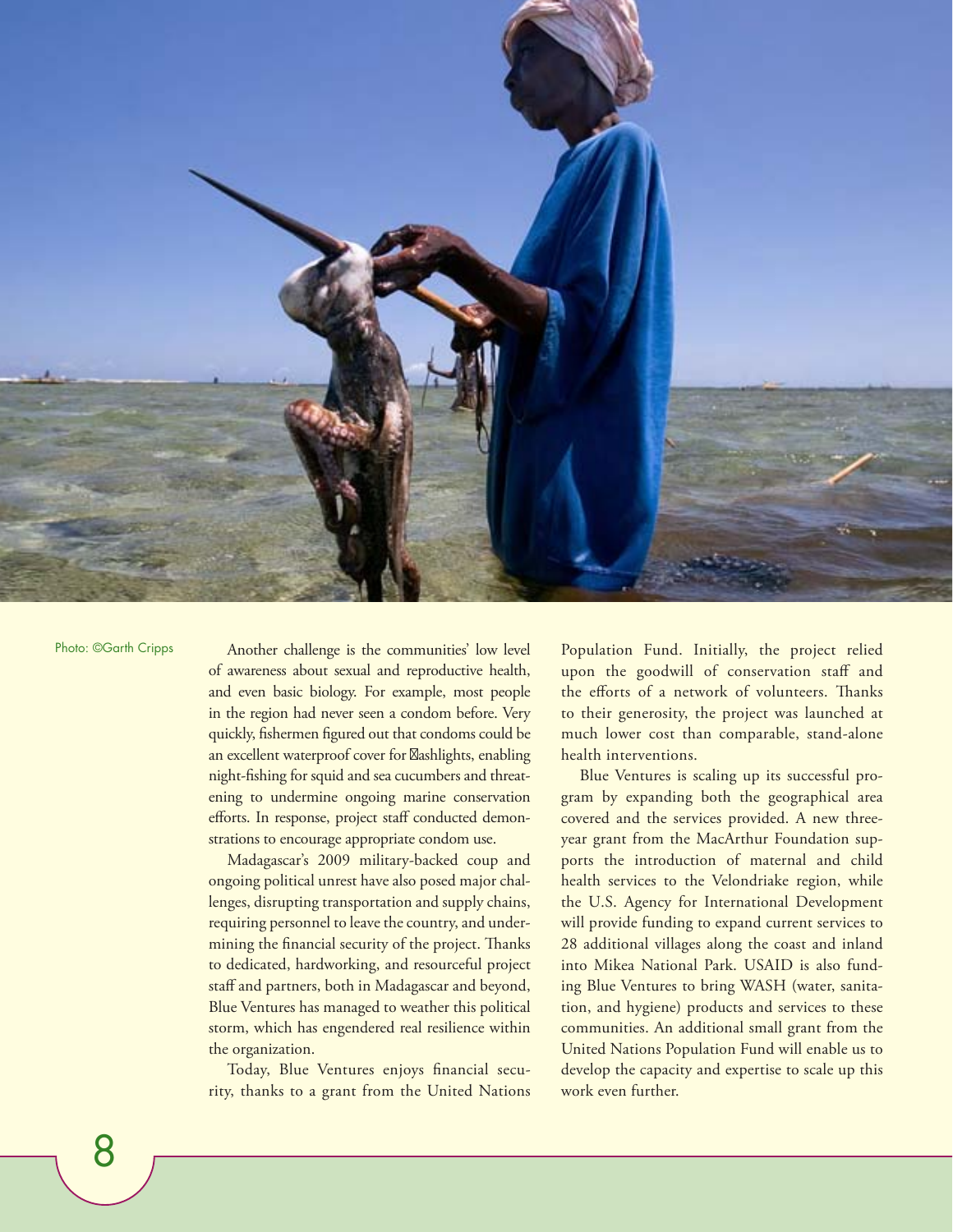### **Lessons Learned and Recommendations**

- **• Conservation organizations are well-placed to offer family planning in remote regions, where an unmet need for this service drives the population pressures that threaten biodiversity:** Conservation organizations, by definition, often operate in remote parts of the world with limited access to health care services. Established conservation groups can utilize their existing infrastructure and links with local communities to facilitate the delivery of health services where a need has been identified.
- **• Collaboration with regional government institutions and other key stakeholders can help to ensure sustainability of the program:** Velondriake's PHE program has always sought to maintain good working relations with regional government authorities and institutions. Collaborating with other key stakeholders, such as Marie Stopes Madagascar and Population Services International, has helped us build our capacity, learn from existing best practices, draw upon partners' expertise, and ensure Velondriake's sexual and reproductive health services dovetail with regional services and health care priorities.
- **• Empowering both women and men is key**: Enabling women to control their own fertility is essential to women's empowerment and equality (Potts & Fotso, 2007). With this control, women can play an active role in the sustainability of their environment, while improving their health and the health of their children. Empowering men with the knowledge and means to engage in safe sexual practices, as well as helping men to see the benefits of family planning, in turn ensures continued support for our work and enhances the well-being of all (IGWG, 2006). By developing key messages that are tailored to different target groups, it is possible to empower diverse gender and demographic groups to make responsible sexual health choices.
- **• More research is needed to understand and quantify the benefits of this integrated approach:**  To further inf uence conservation and development

"My parents have nine children and therefore can't support my education. It's good that we have a family planning clinic here, so I can protect myself from early pregnancy. When I have a husband, I can choose when to have children and how many."

—Zaina, 16

policy and change the architecture of sustainable development, the widely held belief that there are real benefits to taking an integrated approach needs to be supported by rigorous evaluation of these programs. The encouraging initial research findings require corroboration from analogous PHE projects to allow best practices to be identified, shared, and communicated, in order to influence policy- and decision-makers to enable replication of this model wherever it would be of benefit (De Souza, 2009; D'Agnes et al., 2010; Clarke, 2010).

### **Conclusion**

Within communities such as the Vezo, poverty drives environmental degradation, which is in itself a driver of poverty, reinforcing a feedback loop that locks communities in a cycle of resource degradation. This problem is exacerbated when rapidly growing populations compete for dwindling resources, as is the case in the Velondriake region. Yet our experience in this one small region of Madagascar shows that there are ways to break this cycle. This integrated PHE initiative is helping deprived communities create their own path out of poverty and towards sustainability, by offering couples control over their own fertility and equipping them with the skills to manage their coastal resources in a sustainable way.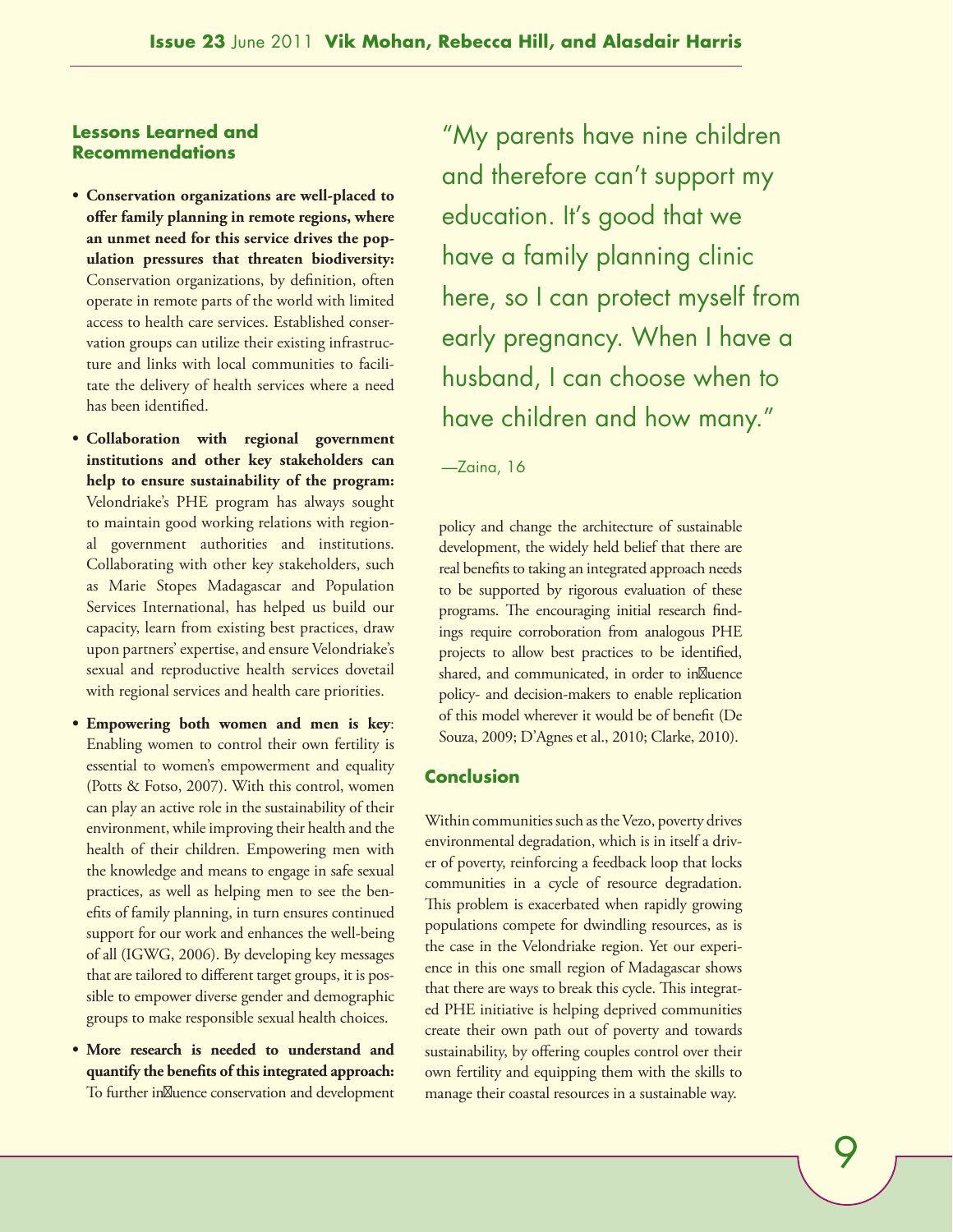### **References**

- Castro, Joan, & Leona D'Agnes. (2008, April). *Fishing for families: Reproductive health and integrated coastal management in the Philippines* (*Focus* Issue 15). Washington, DC: Environmental Change and Security Program, Woodrow Wilson Center. Available online at http://www. wilsoncenter.org/topics/pubs/ECSP\_Focus\_ Apr08Castro.pdf
- Cincotta, Richard, & L.J. Gorenf o (Eds.) (2011). *Human population: Its influences on biological diversity.* Berlin: Springer.
- Clarke, Gib. (2010, September). *Helping hands: A livelihood approach to population, health, and environment programs* (*Focus* Issue 20). Washington DC: Environmental Change and Security Program, Woodrow Wilson Center. Available online at http://www.wilsoncenter.org/topics/pubs/ ECSP\_Focus\_20\_Clarke.pdf
- D'Agnes, Leona, et al. (2010). "Integrated management of coastal resources and human health yields added value: A comparative study in Palawan (Philippines)." *Environmental Conservation* 37 (4), 398–409.
- De Souza, Roger-Mark. (2009). *The integration imperative: How to improve development programs by linking population, health, and environment* (*Focus* Issue 19). Washington, DC: Environmental Change and Security Program, Woodrow Wilson Center. Available online at http://www.wilsoncenter.org/topics/pubs/Focus\_19\_DeSouza.pdf
- Gehrt, Stanley D. (1996). "The human population problem: Educating and changing behaviour." *Conservation Biology 10*(3), 900-903.
- Institut National de la Statistique (INSTAT) & ICF Macro. (2010). *Enquête démographique et de santé de Madagascar 2008-2009.* Antananarivo,

Madagascar: INSTAT & ICF Macro. Available from http://www.measuredhs.com/pubs/pub\_ details.cfm?ID=1007&srchTp=type

Interagency Gender Working Group (IGWG). (2006, July). *Resources for engaging men in sexual and reproductive health.* Available online at http://www.igwg.org/igwg\_media/IGWG\_ SysteMALEtizing.pdf

- Kaufmann, Jeffrey C. (2006). "The sad opaqueness of the environmental crisis in Madagascar." *Conservation Society 4*(2), 179-93.
- McKee, Jeffrey, Paul W. Sciullia, C. David Foocea, &Thomas A. Waiteb. (2004) "Forecasting global biodiversity threats associated with human population growth." *Biological Conservation 115* (1), 161-164.
- Myers, Norman, Russell Mittermeier, Cristina Mittermeier, Gustavo da Fonsceca, & Jennifer Kent. (2000, February). "Biodiversity hotspots for conservation priorities." *Nature 403*, 853-858.
- Pielemeier, John. (2007, January). *Lessons from the first generation of integrated population, health, and environment projects* (*Focus* Issue 12). Washington DC: Environmental Change and Security Program, Woodrow Wilson Center. Available online at http://www.wilsoncenter.org/topics/pubs/ Focus\_12.pdf
- Pielemeier, John, Lori Hunter, & Robert Layng. (2007, December). *Assessment of USAID's population and environment programs and programming options.* (Report no. 07-001-47). Washington DC: The Global Health Technical Assistance Project. Available online at http://pdf.usaid.gov/pdf\_docs/ PDACL432.pdf
- Potts, Malcolm, & Jean-Christophe Fotso. (2007). "Population growth and the Millennium Development Goals." *Lancet 369*(9559), 354-355.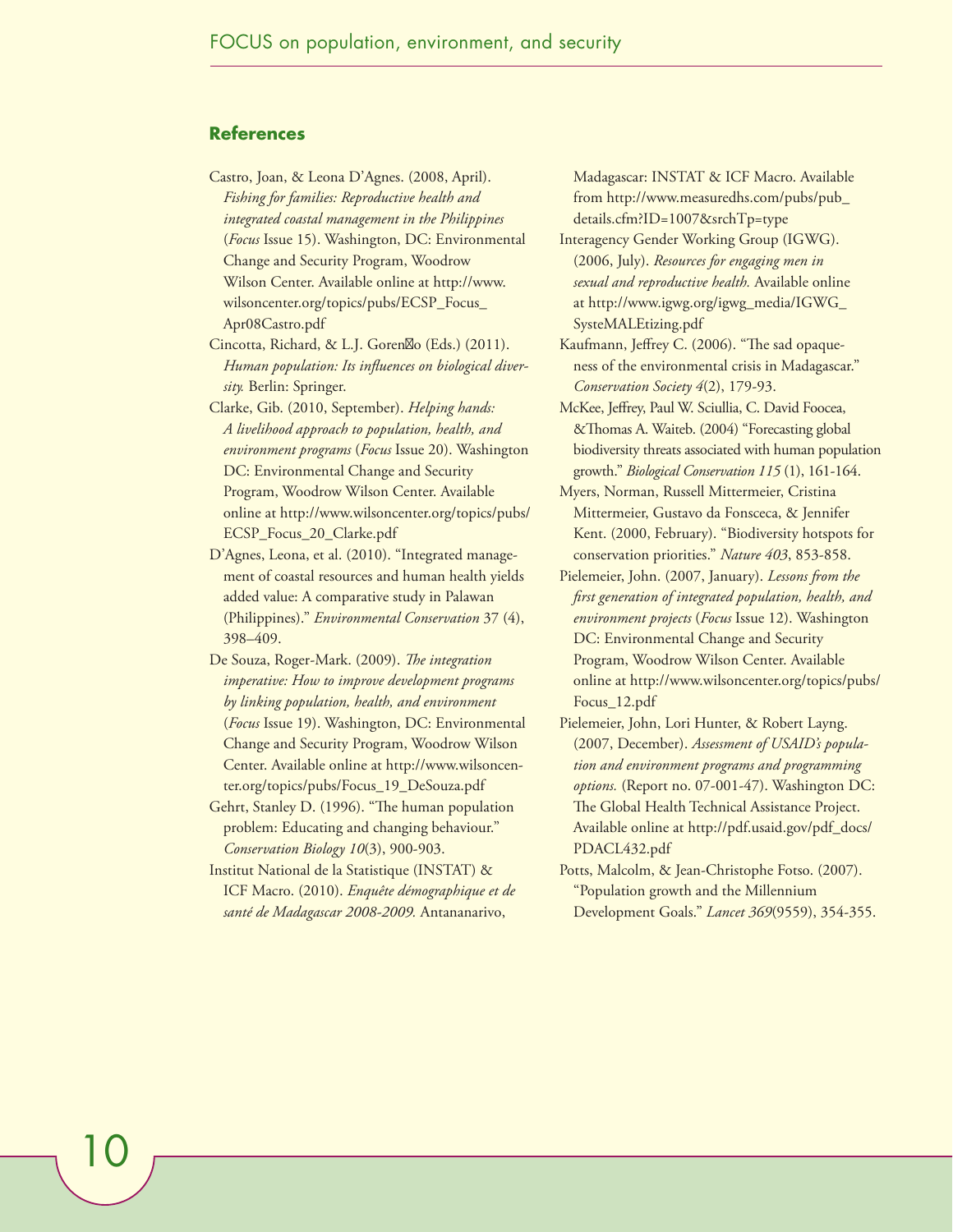

This report is made possible by the generous support of the American people through the United States Agency for International Development's (USAID) Office of Population and Reproductive Health. The contents are the staff, fellows, trustees, advisory groups, or any individuals or programs that provide assistance to the Center.

### **Woodrow Wilson International Center for Scholars**

Jane Harman, Director, President, and CEO

**Board of Trustees:** Joseph B. Gildenhorn, Chair, Sander R. Gerber, Vice Chair

PUBLIC MEMBERS: James H. Billington, Librarian of Congress; Hillary R. Clinton, Secretary, U.S. Department of State; G. Wayne Clough, Secretary, Smithsonian Institution; Arne Duncan, Secretary, U.S. Department of Education; David Ferriero, Archivist of the United States National Archives and Records Administration; James Leach, Chairman, National Endowment for the Humanities; Kathleen Sebelius, Secretary, U.S. Department of

PRIVATE CITIZEN MEMBERS: Timothy Broas, John T. Casteen, III, Charles Cobb, Jr., Thelma Duggin,

Young women after participating in FISAbol, the Blue Ventures' family planning soccer tournament (Photo: ©Matthew Erdman)